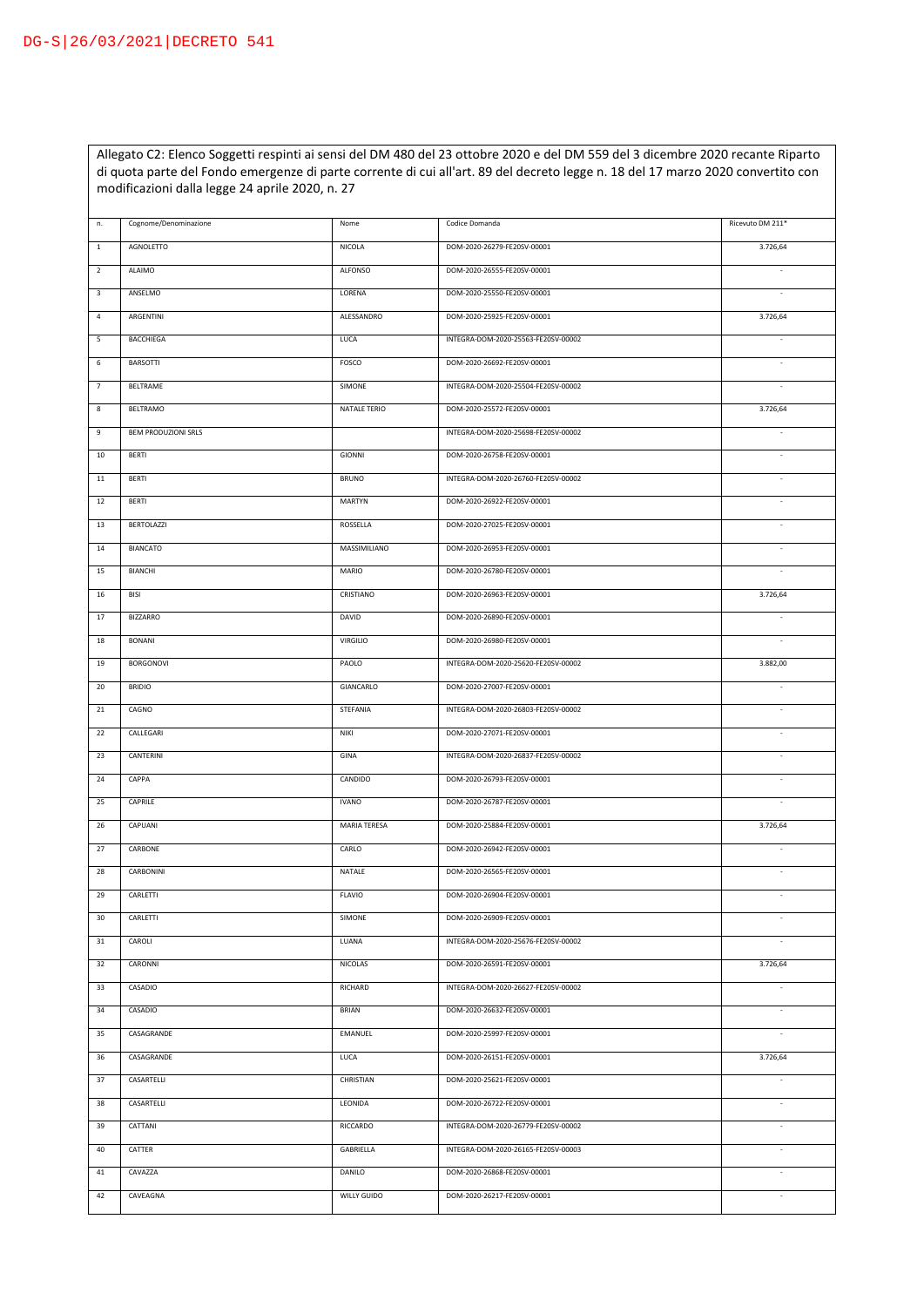| 44<br>CEN<br><b>ANTHONY</b><br>DOM-2020-26994-FE20SV-00001<br>÷.<br>45<br>CENA<br>REMO<br>INTEGRA-DOM-2020-26668-FE20SV-00002<br>$\sim$<br>DOM-2020-26141-FE20SV-00001<br>46<br>CIOFFI<br><b>IVAN</b><br>÷,<br>47<br>CIOFFI<br>MASSIMILIANO<br>DOM-2020-26231-FE20SV-00001<br>÷,<br>48<br>CIOFFI<br>GIANCARLO<br>INTEGRA-DOM-2020-26846-FE20SV-00002<br>×,<br>49<br>CLAUDI<br>MICHELE<br>DOM-2020-26663-FE20SV-00001<br>$\sim$<br>50<br>COLOMBO<br><b>KEVIN</b><br>DOM-2020-25634-FE20SV-00001<br>51<br>COLOMBO<br><b>RONNY</b><br>DOM-2020-26682-FE20SV-00001<br>3.726,64<br>52<br>CONTIERO<br>CARLO<br>INTEGRA-DOM-2020-26029-FE20SV-00005<br>$\sim$<br>DOM-2020-26857-FE20SV-00001<br>53<br>COSTA<br>MASSIMILIANO<br>×<br>54<br>DANCELLI<br>GIUSEPPE<br>INTEGRA-DOM-2020-26040-FE20SV-00002<br>$\sim$<br>55<br>DANCELLI<br>PAOLO<br>INTEGRA-DOM-2020-26211-FE20SV-00002<br>$\sim$<br>DANCELLI<br>WALTER<br>DOM-2020-26903-FE20SV-00001<br>56<br>$\sim$<br>57<br>D'ASCENZO<br>ROBERTO<br>DOM-2020-26099-FE20SV-00001<br>$\sim$<br>58<br>DE BIANCHI<br><b>BRUNO</b><br>DOM-2020-25669-FE20SV-00001<br>$\sim$<br>59<br>DE MICHELI<br>SERGIO<br>INTEGRA-DOM-2020-26012-FE20SV-00002<br>3.726,64<br>DECOLOMBI<br>LORIS<br>DOM-2020-26824-FE20SV-00001<br>60<br>$\sim$<br><b>DEGLI INNOCENTI</b><br><b>JOSELITO</b><br>INTEGRA-DOM-2020-26798-FE20SV-00003<br>61<br>$\Box$<br><b>DEGLI INNOCENTI</b><br>62<br>DUGLAS<br>DOM-2020-27060-FE20SV-00001<br>$\sim$<br>DI CARA<br>DOM-2020-26718-FE20SV-00001<br>63<br>ANNA MARIA<br>3.726,64<br>DI MARCO<br>DOM-2020-26336-FE20SV-00001<br>64<br>GERARDO<br>3.726,64<br>65<br>DI.CA. SRL<br>INTEGRA-DOM-2020-25754-FE20SV-00003<br>$\overline{\phantom{a}}$<br>66<br><b>DIANA</b><br>VALERIANO DINO<br>DOM-2020-26948-FE20SV-00001<br>÷,<br>67<br><b>DINDELLI</b><br>SILVIA<br>DOM-2020-25525-FE20SV-00001<br>÷,<br>68<br>D'INTRONO<br>FABIO<br>DOM-2020-26847-FE20SV-00001<br>$\frac{1}{2}$<br><b>DISSETTE</b><br>69<br>PARIDE<br>INTEGRA-DOM-2020-26916-FE20SV-00002<br>ä,<br>70<br><b>DISSETTE</b><br>FERRUCCIO<br>INTEGRA-DOM-2020-26778-FE20SV-00002<br>$71\,$<br>E.M.F.P. SOCIETA' COOPERATIVA<br>INTEGRA-DOM-2020-26623-FE20SV-00002<br>3.726,64<br>72<br>PAOLO<br>INTEGRA-DOM-2020-25747-FE20SV-00002<br>ERCOLANO<br>$\overline{\phantom{a}}$<br>73<br>ERRANI<br>MARISA<br>INTEGRA-DOM-2020-26297-FE20SV-00002<br>74<br><b>ESPOSITO</b><br>ROSARIA<br>DOM-2020-26360-FE20SV-00001<br>÷,<br>75<br>ELIA<br>DOM-2020-26794-FE20SV-00001<br>FALORNI<br>$\overline{\phantom{a}}$<br>76<br>FALORNI<br>CHRSITIAN<br>DOM-2020-26972-FE20SV-00001<br>$\overline{\phantom{a}}$<br>$77 \,$<br>NIKITA<br>DOM-2020-26647-FE20SV-00001<br><b>FIORI</b><br>78<br><b>FIORI</b><br><b>DAVIDE</b><br>DOM-2020-26501-FE20SV-00001<br>3.726,64<br>79<br><b>FLORIANI</b><br><b>DUGLAS</b><br>INTEGRA-DOM-2020-26113-FE20SV-00002<br>$\sim$<br><b>FORMICA</b><br>MARCO<br>DOM-2020-26997-FE20SV-00001<br>80<br>÷,<br>81<br><b>FRANCHINI</b><br>MASSIMILIANO<br>DOM-2020-25800-FE20SV-00001<br>÷,<br>82<br><b>FRANCHINI</b><br><b>ITALO</b><br>DOM-2020-26068-FE20SV-00001<br>3.726,64<br>83<br>FRAU<br>LUIGI<br>DOM-2020-26913-FE20SV-00001 | 43 | CEN | OMAR | DOM-2020-26871-FE20SV-00001 |  |
|-----------------------------------------------------------------------------------------------------------------------------------------------------------------------------------------------------------------------------------------------------------------------------------------------------------------------------------------------------------------------------------------------------------------------------------------------------------------------------------------------------------------------------------------------------------------------------------------------------------------------------------------------------------------------------------------------------------------------------------------------------------------------------------------------------------------------------------------------------------------------------------------------------------------------------------------------------------------------------------------------------------------------------------------------------------------------------------------------------------------------------------------------------------------------------------------------------------------------------------------------------------------------------------------------------------------------------------------------------------------------------------------------------------------------------------------------------------------------------------------------------------------------------------------------------------------------------------------------------------------------------------------------------------------------------------------------------------------------------------------------------------------------------------------------------------------------------------------------------------------------------------------------------------------------------------------------------------------------------------------------------------------------------------------------------------------------------------------------------------------------------------------------------------------------------------------------------------------------------------------------------------------------------------------------------------------------------------------------------------------------------------------------------------------------------------------------------------------------------------------------------------------------------------------------------------------------------------------------------------------------------------------------------------------------------------------------------------------------------------------------------------------------------------------------------------------------------------------------------------------------------------------------------------------------------------------------------------------------------------------------------------------------------------------------------------------------------------------------------------------------------------------------------------------------|----|-----|------|-----------------------------|--|
|                                                                                                                                                                                                                                                                                                                                                                                                                                                                                                                                                                                                                                                                                                                                                                                                                                                                                                                                                                                                                                                                                                                                                                                                                                                                                                                                                                                                                                                                                                                                                                                                                                                                                                                                                                                                                                                                                                                                                                                                                                                                                                                                                                                                                                                                                                                                                                                                                                                                                                                                                                                                                                                                                                                                                                                                                                                                                                                                                                                                                                                                                                                                                                       |    |     |      |                             |  |
|                                                                                                                                                                                                                                                                                                                                                                                                                                                                                                                                                                                                                                                                                                                                                                                                                                                                                                                                                                                                                                                                                                                                                                                                                                                                                                                                                                                                                                                                                                                                                                                                                                                                                                                                                                                                                                                                                                                                                                                                                                                                                                                                                                                                                                                                                                                                                                                                                                                                                                                                                                                                                                                                                                                                                                                                                                                                                                                                                                                                                                                                                                                                                                       |    |     |      |                             |  |
|                                                                                                                                                                                                                                                                                                                                                                                                                                                                                                                                                                                                                                                                                                                                                                                                                                                                                                                                                                                                                                                                                                                                                                                                                                                                                                                                                                                                                                                                                                                                                                                                                                                                                                                                                                                                                                                                                                                                                                                                                                                                                                                                                                                                                                                                                                                                                                                                                                                                                                                                                                                                                                                                                                                                                                                                                                                                                                                                                                                                                                                                                                                                                                       |    |     |      |                             |  |
|                                                                                                                                                                                                                                                                                                                                                                                                                                                                                                                                                                                                                                                                                                                                                                                                                                                                                                                                                                                                                                                                                                                                                                                                                                                                                                                                                                                                                                                                                                                                                                                                                                                                                                                                                                                                                                                                                                                                                                                                                                                                                                                                                                                                                                                                                                                                                                                                                                                                                                                                                                                                                                                                                                                                                                                                                                                                                                                                                                                                                                                                                                                                                                       |    |     |      |                             |  |
|                                                                                                                                                                                                                                                                                                                                                                                                                                                                                                                                                                                                                                                                                                                                                                                                                                                                                                                                                                                                                                                                                                                                                                                                                                                                                                                                                                                                                                                                                                                                                                                                                                                                                                                                                                                                                                                                                                                                                                                                                                                                                                                                                                                                                                                                                                                                                                                                                                                                                                                                                                                                                                                                                                                                                                                                                                                                                                                                                                                                                                                                                                                                                                       |    |     |      |                             |  |
|                                                                                                                                                                                                                                                                                                                                                                                                                                                                                                                                                                                                                                                                                                                                                                                                                                                                                                                                                                                                                                                                                                                                                                                                                                                                                                                                                                                                                                                                                                                                                                                                                                                                                                                                                                                                                                                                                                                                                                                                                                                                                                                                                                                                                                                                                                                                                                                                                                                                                                                                                                                                                                                                                                                                                                                                                                                                                                                                                                                                                                                                                                                                                                       |    |     |      |                             |  |
|                                                                                                                                                                                                                                                                                                                                                                                                                                                                                                                                                                                                                                                                                                                                                                                                                                                                                                                                                                                                                                                                                                                                                                                                                                                                                                                                                                                                                                                                                                                                                                                                                                                                                                                                                                                                                                                                                                                                                                                                                                                                                                                                                                                                                                                                                                                                                                                                                                                                                                                                                                                                                                                                                                                                                                                                                                                                                                                                                                                                                                                                                                                                                                       |    |     |      |                             |  |
|                                                                                                                                                                                                                                                                                                                                                                                                                                                                                                                                                                                                                                                                                                                                                                                                                                                                                                                                                                                                                                                                                                                                                                                                                                                                                                                                                                                                                                                                                                                                                                                                                                                                                                                                                                                                                                                                                                                                                                                                                                                                                                                                                                                                                                                                                                                                                                                                                                                                                                                                                                                                                                                                                                                                                                                                                                                                                                                                                                                                                                                                                                                                                                       |    |     |      |                             |  |
|                                                                                                                                                                                                                                                                                                                                                                                                                                                                                                                                                                                                                                                                                                                                                                                                                                                                                                                                                                                                                                                                                                                                                                                                                                                                                                                                                                                                                                                                                                                                                                                                                                                                                                                                                                                                                                                                                                                                                                                                                                                                                                                                                                                                                                                                                                                                                                                                                                                                                                                                                                                                                                                                                                                                                                                                                                                                                                                                                                                                                                                                                                                                                                       |    |     |      |                             |  |
|                                                                                                                                                                                                                                                                                                                                                                                                                                                                                                                                                                                                                                                                                                                                                                                                                                                                                                                                                                                                                                                                                                                                                                                                                                                                                                                                                                                                                                                                                                                                                                                                                                                                                                                                                                                                                                                                                                                                                                                                                                                                                                                                                                                                                                                                                                                                                                                                                                                                                                                                                                                                                                                                                                                                                                                                                                                                                                                                                                                                                                                                                                                                                                       |    |     |      |                             |  |
|                                                                                                                                                                                                                                                                                                                                                                                                                                                                                                                                                                                                                                                                                                                                                                                                                                                                                                                                                                                                                                                                                                                                                                                                                                                                                                                                                                                                                                                                                                                                                                                                                                                                                                                                                                                                                                                                                                                                                                                                                                                                                                                                                                                                                                                                                                                                                                                                                                                                                                                                                                                                                                                                                                                                                                                                                                                                                                                                                                                                                                                                                                                                                                       |    |     |      |                             |  |
|                                                                                                                                                                                                                                                                                                                                                                                                                                                                                                                                                                                                                                                                                                                                                                                                                                                                                                                                                                                                                                                                                                                                                                                                                                                                                                                                                                                                                                                                                                                                                                                                                                                                                                                                                                                                                                                                                                                                                                                                                                                                                                                                                                                                                                                                                                                                                                                                                                                                                                                                                                                                                                                                                                                                                                                                                                                                                                                                                                                                                                                                                                                                                                       |    |     |      |                             |  |
|                                                                                                                                                                                                                                                                                                                                                                                                                                                                                                                                                                                                                                                                                                                                                                                                                                                                                                                                                                                                                                                                                                                                                                                                                                                                                                                                                                                                                                                                                                                                                                                                                                                                                                                                                                                                                                                                                                                                                                                                                                                                                                                                                                                                                                                                                                                                                                                                                                                                                                                                                                                                                                                                                                                                                                                                                                                                                                                                                                                                                                                                                                                                                                       |    |     |      |                             |  |
|                                                                                                                                                                                                                                                                                                                                                                                                                                                                                                                                                                                                                                                                                                                                                                                                                                                                                                                                                                                                                                                                                                                                                                                                                                                                                                                                                                                                                                                                                                                                                                                                                                                                                                                                                                                                                                                                                                                                                                                                                                                                                                                                                                                                                                                                                                                                                                                                                                                                                                                                                                                                                                                                                                                                                                                                                                                                                                                                                                                                                                                                                                                                                                       |    |     |      |                             |  |
|                                                                                                                                                                                                                                                                                                                                                                                                                                                                                                                                                                                                                                                                                                                                                                                                                                                                                                                                                                                                                                                                                                                                                                                                                                                                                                                                                                                                                                                                                                                                                                                                                                                                                                                                                                                                                                                                                                                                                                                                                                                                                                                                                                                                                                                                                                                                                                                                                                                                                                                                                                                                                                                                                                                                                                                                                                                                                                                                                                                                                                                                                                                                                                       |    |     |      |                             |  |
|                                                                                                                                                                                                                                                                                                                                                                                                                                                                                                                                                                                                                                                                                                                                                                                                                                                                                                                                                                                                                                                                                                                                                                                                                                                                                                                                                                                                                                                                                                                                                                                                                                                                                                                                                                                                                                                                                                                                                                                                                                                                                                                                                                                                                                                                                                                                                                                                                                                                                                                                                                                                                                                                                                                                                                                                                                                                                                                                                                                                                                                                                                                                                                       |    |     |      |                             |  |
|                                                                                                                                                                                                                                                                                                                                                                                                                                                                                                                                                                                                                                                                                                                                                                                                                                                                                                                                                                                                                                                                                                                                                                                                                                                                                                                                                                                                                                                                                                                                                                                                                                                                                                                                                                                                                                                                                                                                                                                                                                                                                                                                                                                                                                                                                                                                                                                                                                                                                                                                                                                                                                                                                                                                                                                                                                                                                                                                                                                                                                                                                                                                                                       |    |     |      |                             |  |
|                                                                                                                                                                                                                                                                                                                                                                                                                                                                                                                                                                                                                                                                                                                                                                                                                                                                                                                                                                                                                                                                                                                                                                                                                                                                                                                                                                                                                                                                                                                                                                                                                                                                                                                                                                                                                                                                                                                                                                                                                                                                                                                                                                                                                                                                                                                                                                                                                                                                                                                                                                                                                                                                                                                                                                                                                                                                                                                                                                                                                                                                                                                                                                       |    |     |      |                             |  |
|                                                                                                                                                                                                                                                                                                                                                                                                                                                                                                                                                                                                                                                                                                                                                                                                                                                                                                                                                                                                                                                                                                                                                                                                                                                                                                                                                                                                                                                                                                                                                                                                                                                                                                                                                                                                                                                                                                                                                                                                                                                                                                                                                                                                                                                                                                                                                                                                                                                                                                                                                                                                                                                                                                                                                                                                                                                                                                                                                                                                                                                                                                                                                                       |    |     |      |                             |  |
|                                                                                                                                                                                                                                                                                                                                                                                                                                                                                                                                                                                                                                                                                                                                                                                                                                                                                                                                                                                                                                                                                                                                                                                                                                                                                                                                                                                                                                                                                                                                                                                                                                                                                                                                                                                                                                                                                                                                                                                                                                                                                                                                                                                                                                                                                                                                                                                                                                                                                                                                                                                                                                                                                                                                                                                                                                                                                                                                                                                                                                                                                                                                                                       |    |     |      |                             |  |
|                                                                                                                                                                                                                                                                                                                                                                                                                                                                                                                                                                                                                                                                                                                                                                                                                                                                                                                                                                                                                                                                                                                                                                                                                                                                                                                                                                                                                                                                                                                                                                                                                                                                                                                                                                                                                                                                                                                                                                                                                                                                                                                                                                                                                                                                                                                                                                                                                                                                                                                                                                                                                                                                                                                                                                                                                                                                                                                                                                                                                                                                                                                                                                       |    |     |      |                             |  |
|                                                                                                                                                                                                                                                                                                                                                                                                                                                                                                                                                                                                                                                                                                                                                                                                                                                                                                                                                                                                                                                                                                                                                                                                                                                                                                                                                                                                                                                                                                                                                                                                                                                                                                                                                                                                                                                                                                                                                                                                                                                                                                                                                                                                                                                                                                                                                                                                                                                                                                                                                                                                                                                                                                                                                                                                                                                                                                                                                                                                                                                                                                                                                                       |    |     |      |                             |  |
|                                                                                                                                                                                                                                                                                                                                                                                                                                                                                                                                                                                                                                                                                                                                                                                                                                                                                                                                                                                                                                                                                                                                                                                                                                                                                                                                                                                                                                                                                                                                                                                                                                                                                                                                                                                                                                                                                                                                                                                                                                                                                                                                                                                                                                                                                                                                                                                                                                                                                                                                                                                                                                                                                                                                                                                                                                                                                                                                                                                                                                                                                                                                                                       |    |     |      |                             |  |
|                                                                                                                                                                                                                                                                                                                                                                                                                                                                                                                                                                                                                                                                                                                                                                                                                                                                                                                                                                                                                                                                                                                                                                                                                                                                                                                                                                                                                                                                                                                                                                                                                                                                                                                                                                                                                                                                                                                                                                                                                                                                                                                                                                                                                                                                                                                                                                                                                                                                                                                                                                                                                                                                                                                                                                                                                                                                                                                                                                                                                                                                                                                                                                       |    |     |      |                             |  |
|                                                                                                                                                                                                                                                                                                                                                                                                                                                                                                                                                                                                                                                                                                                                                                                                                                                                                                                                                                                                                                                                                                                                                                                                                                                                                                                                                                                                                                                                                                                                                                                                                                                                                                                                                                                                                                                                                                                                                                                                                                                                                                                                                                                                                                                                                                                                                                                                                                                                                                                                                                                                                                                                                                                                                                                                                                                                                                                                                                                                                                                                                                                                                                       |    |     |      |                             |  |
|                                                                                                                                                                                                                                                                                                                                                                                                                                                                                                                                                                                                                                                                                                                                                                                                                                                                                                                                                                                                                                                                                                                                                                                                                                                                                                                                                                                                                                                                                                                                                                                                                                                                                                                                                                                                                                                                                                                                                                                                                                                                                                                                                                                                                                                                                                                                                                                                                                                                                                                                                                                                                                                                                                                                                                                                                                                                                                                                                                                                                                                                                                                                                                       |    |     |      |                             |  |
|                                                                                                                                                                                                                                                                                                                                                                                                                                                                                                                                                                                                                                                                                                                                                                                                                                                                                                                                                                                                                                                                                                                                                                                                                                                                                                                                                                                                                                                                                                                                                                                                                                                                                                                                                                                                                                                                                                                                                                                                                                                                                                                                                                                                                                                                                                                                                                                                                                                                                                                                                                                                                                                                                                                                                                                                                                                                                                                                                                                                                                                                                                                                                                       |    |     |      |                             |  |
|                                                                                                                                                                                                                                                                                                                                                                                                                                                                                                                                                                                                                                                                                                                                                                                                                                                                                                                                                                                                                                                                                                                                                                                                                                                                                                                                                                                                                                                                                                                                                                                                                                                                                                                                                                                                                                                                                                                                                                                                                                                                                                                                                                                                                                                                                                                                                                                                                                                                                                                                                                                                                                                                                                                                                                                                                                                                                                                                                                                                                                                                                                                                                                       |    |     |      |                             |  |
|                                                                                                                                                                                                                                                                                                                                                                                                                                                                                                                                                                                                                                                                                                                                                                                                                                                                                                                                                                                                                                                                                                                                                                                                                                                                                                                                                                                                                                                                                                                                                                                                                                                                                                                                                                                                                                                                                                                                                                                                                                                                                                                                                                                                                                                                                                                                                                                                                                                                                                                                                                                                                                                                                                                                                                                                                                                                                                                                                                                                                                                                                                                                                                       |    |     |      |                             |  |
|                                                                                                                                                                                                                                                                                                                                                                                                                                                                                                                                                                                                                                                                                                                                                                                                                                                                                                                                                                                                                                                                                                                                                                                                                                                                                                                                                                                                                                                                                                                                                                                                                                                                                                                                                                                                                                                                                                                                                                                                                                                                                                                                                                                                                                                                                                                                                                                                                                                                                                                                                                                                                                                                                                                                                                                                                                                                                                                                                                                                                                                                                                                                                                       |    |     |      |                             |  |
|                                                                                                                                                                                                                                                                                                                                                                                                                                                                                                                                                                                                                                                                                                                                                                                                                                                                                                                                                                                                                                                                                                                                                                                                                                                                                                                                                                                                                                                                                                                                                                                                                                                                                                                                                                                                                                                                                                                                                                                                                                                                                                                                                                                                                                                                                                                                                                                                                                                                                                                                                                                                                                                                                                                                                                                                                                                                                                                                                                                                                                                                                                                                                                       |    |     |      |                             |  |
|                                                                                                                                                                                                                                                                                                                                                                                                                                                                                                                                                                                                                                                                                                                                                                                                                                                                                                                                                                                                                                                                                                                                                                                                                                                                                                                                                                                                                                                                                                                                                                                                                                                                                                                                                                                                                                                                                                                                                                                                                                                                                                                                                                                                                                                                                                                                                                                                                                                                                                                                                                                                                                                                                                                                                                                                                                                                                                                                                                                                                                                                                                                                                                       |    |     |      |                             |  |
|                                                                                                                                                                                                                                                                                                                                                                                                                                                                                                                                                                                                                                                                                                                                                                                                                                                                                                                                                                                                                                                                                                                                                                                                                                                                                                                                                                                                                                                                                                                                                                                                                                                                                                                                                                                                                                                                                                                                                                                                                                                                                                                                                                                                                                                                                                                                                                                                                                                                                                                                                                                                                                                                                                                                                                                                                                                                                                                                                                                                                                                                                                                                                                       |    |     |      |                             |  |
|                                                                                                                                                                                                                                                                                                                                                                                                                                                                                                                                                                                                                                                                                                                                                                                                                                                                                                                                                                                                                                                                                                                                                                                                                                                                                                                                                                                                                                                                                                                                                                                                                                                                                                                                                                                                                                                                                                                                                                                                                                                                                                                                                                                                                                                                                                                                                                                                                                                                                                                                                                                                                                                                                                                                                                                                                                                                                                                                                                                                                                                                                                                                                                       |    |     |      |                             |  |
|                                                                                                                                                                                                                                                                                                                                                                                                                                                                                                                                                                                                                                                                                                                                                                                                                                                                                                                                                                                                                                                                                                                                                                                                                                                                                                                                                                                                                                                                                                                                                                                                                                                                                                                                                                                                                                                                                                                                                                                                                                                                                                                                                                                                                                                                                                                                                                                                                                                                                                                                                                                                                                                                                                                                                                                                                                                                                                                                                                                                                                                                                                                                                                       |    |     |      |                             |  |
|                                                                                                                                                                                                                                                                                                                                                                                                                                                                                                                                                                                                                                                                                                                                                                                                                                                                                                                                                                                                                                                                                                                                                                                                                                                                                                                                                                                                                                                                                                                                                                                                                                                                                                                                                                                                                                                                                                                                                                                                                                                                                                                                                                                                                                                                                                                                                                                                                                                                                                                                                                                                                                                                                                                                                                                                                                                                                                                                                                                                                                                                                                                                                                       |    |     |      |                             |  |
|                                                                                                                                                                                                                                                                                                                                                                                                                                                                                                                                                                                                                                                                                                                                                                                                                                                                                                                                                                                                                                                                                                                                                                                                                                                                                                                                                                                                                                                                                                                                                                                                                                                                                                                                                                                                                                                                                                                                                                                                                                                                                                                                                                                                                                                                                                                                                                                                                                                                                                                                                                                                                                                                                                                                                                                                                                                                                                                                                                                                                                                                                                                                                                       |    |     |      |                             |  |
|                                                                                                                                                                                                                                                                                                                                                                                                                                                                                                                                                                                                                                                                                                                                                                                                                                                                                                                                                                                                                                                                                                                                                                                                                                                                                                                                                                                                                                                                                                                                                                                                                                                                                                                                                                                                                                                                                                                                                                                                                                                                                                                                                                                                                                                                                                                                                                                                                                                                                                                                                                                                                                                                                                                                                                                                                                                                                                                                                                                                                                                                                                                                                                       |    |     |      |                             |  |
|                                                                                                                                                                                                                                                                                                                                                                                                                                                                                                                                                                                                                                                                                                                                                                                                                                                                                                                                                                                                                                                                                                                                                                                                                                                                                                                                                                                                                                                                                                                                                                                                                                                                                                                                                                                                                                                                                                                                                                                                                                                                                                                                                                                                                                                                                                                                                                                                                                                                                                                                                                                                                                                                                                                                                                                                                                                                                                                                                                                                                                                                                                                                                                       |    |     |      |                             |  |
|                                                                                                                                                                                                                                                                                                                                                                                                                                                                                                                                                                                                                                                                                                                                                                                                                                                                                                                                                                                                                                                                                                                                                                                                                                                                                                                                                                                                                                                                                                                                                                                                                                                                                                                                                                                                                                                                                                                                                                                                                                                                                                                                                                                                                                                                                                                                                                                                                                                                                                                                                                                                                                                                                                                                                                                                                                                                                                                                                                                                                                                                                                                                                                       |    |     |      |                             |  |
| 84<br>FRAU<br>PARIDE<br>DOM-2020-26035-FE20SV-00001<br>$\sim$                                                                                                                                                                                                                                                                                                                                                                                                                                                                                                                                                                                                                                                                                                                                                                                                                                                                                                                                                                                                                                                                                                                                                                                                                                                                                                                                                                                                                                                                                                                                                                                                                                                                                                                                                                                                                                                                                                                                                                                                                                                                                                                                                                                                                                                                                                                                                                                                                                                                                                                                                                                                                                                                                                                                                                                                                                                                                                                                                                                                                                                                                                         |    |     |      |                             |  |
| DOM-2020-25499-FE20SV-00001<br>85<br>GANDOLFI<br>RENATA<br>$\sim$                                                                                                                                                                                                                                                                                                                                                                                                                                                                                                                                                                                                                                                                                                                                                                                                                                                                                                                                                                                                                                                                                                                                                                                                                                                                                                                                                                                                                                                                                                                                                                                                                                                                                                                                                                                                                                                                                                                                                                                                                                                                                                                                                                                                                                                                                                                                                                                                                                                                                                                                                                                                                                                                                                                                                                                                                                                                                                                                                                                                                                                                                                     |    |     |      |                             |  |
| INTEGRA-DOM-2020-26653-FE20SV-00002<br>86<br>GARINO<br>CINZIA<br>$\sim$                                                                                                                                                                                                                                                                                                                                                                                                                                                                                                                                                                                                                                                                                                                                                                                                                                                                                                                                                                                                                                                                                                                                                                                                                                                                                                                                                                                                                                                                                                                                                                                                                                                                                                                                                                                                                                                                                                                                                                                                                                                                                                                                                                                                                                                                                                                                                                                                                                                                                                                                                                                                                                                                                                                                                                                                                                                                                                                                                                                                                                                                                               |    |     |      |                             |  |
| 87<br>GENNARI<br>WILLIAM<br>INTEGRA-DOM-2020-26886-FE20SV-00002<br>$\sim$                                                                                                                                                                                                                                                                                                                                                                                                                                                                                                                                                                                                                                                                                                                                                                                                                                                                                                                                                                                                                                                                                                                                                                                                                                                                                                                                                                                                                                                                                                                                                                                                                                                                                                                                                                                                                                                                                                                                                                                                                                                                                                                                                                                                                                                                                                                                                                                                                                                                                                                                                                                                                                                                                                                                                                                                                                                                                                                                                                                                                                                                                             |    |     |      |                             |  |
| 88<br>GIARDI<br>STEFANO<br>DOM-2020-26364-FE20SV-00001<br>3.726,64                                                                                                                                                                                                                                                                                                                                                                                                                                                                                                                                                                                                                                                                                                                                                                                                                                                                                                                                                                                                                                                                                                                                                                                                                                                                                                                                                                                                                                                                                                                                                                                                                                                                                                                                                                                                                                                                                                                                                                                                                                                                                                                                                                                                                                                                                                                                                                                                                                                                                                                                                                                                                                                                                                                                                                                                                                                                                                                                                                                                                                                                                                    |    |     |      |                             |  |
| 89<br>GIARNOTTA<br>DANIELE<br>DOM-2020-26144-FE20SV-00001<br>3.726,64                                                                                                                                                                                                                                                                                                                                                                                                                                                                                                                                                                                                                                                                                                                                                                                                                                                                                                                                                                                                                                                                                                                                                                                                                                                                                                                                                                                                                                                                                                                                                                                                                                                                                                                                                                                                                                                                                                                                                                                                                                                                                                                                                                                                                                                                                                                                                                                                                                                                                                                                                                                                                                                                                                                                                                                                                                                                                                                                                                                                                                                                                                 |    |     |      |                             |  |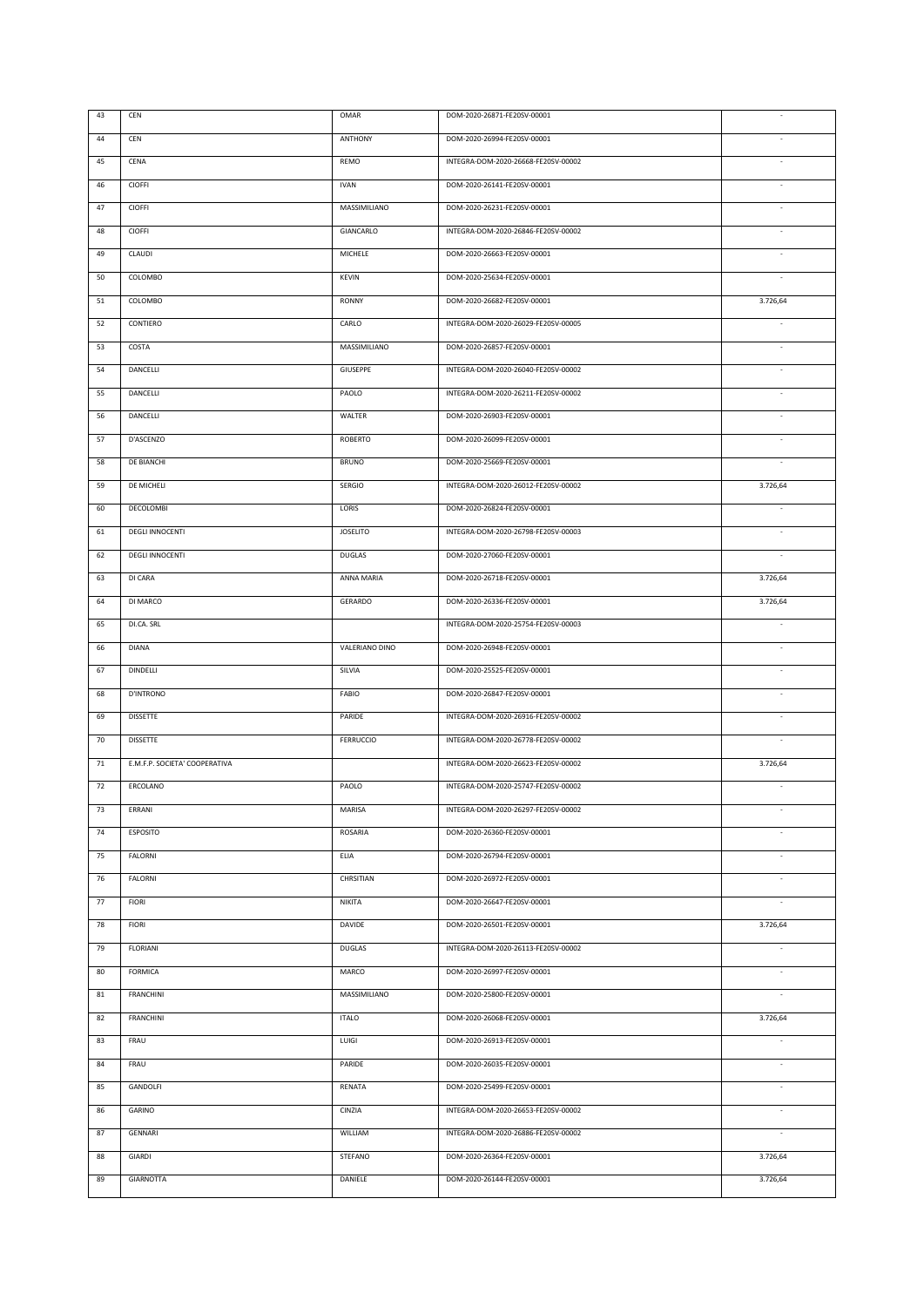| 90  | GRECO                                     | ANTONIO             | DOM-2020-26375-FE20SV-00001         |                          |
|-----|-------------------------------------------|---------------------|-------------------------------------|--------------------------|
| 91  | GRECO                                     | VIVIAN              | DOM-2020-26949-FE20SV-00001         |                          |
| 92  | GUGLIELMINO                               | LUIGI               | INTEGRA-DOM-2020-25748-FE20SV-00008 | ÷.                       |
| 93  | GUZZI                                     | ALFONSO             | INTEGRA-DOM-2020-27033-FE20SV-00003 | $\overline{\phantom{a}}$ |
| 94  | IL PARADISO DEI BAMBINI DI MASCI VERONICA |                     | INTEGRA-DOM-2020-26325-FE20SV-00002 | $\overline{\phantom{a}}$ |
| 95  | <b>INTRUGLIO</b>                          | HENRY               | DOM-2020-26714-FE20SV-00001         | ä,                       |
| 96  | LAVORATTI                                 | <b>BRUNO</b>        | DOM-2020-26982-FE20SV-00001         | $\overline{\phantom{a}}$ |
| 97  | LUCAFO'                                   | PASQUALE            | DOM-2020-26774-FE20SV-00001         | $\sim$                   |
| 98  | MAGRINI                                   | <b>GIANLUCA</b>     | INTEGRA-DOM-2020-26514-FE20SV-00002 | ä,                       |
| 99  | MANFREDINI                                | DANTE               | DOM-2020-26359-FE20SV-00001         | ÷,                       |
| 100 | MANNI                                     | DARIO               | DOM-2020-27031-FE20SV-00001         | ä,                       |
| 101 | MARSICO                                   | ANTONIO             | DOM-2020-25549-FE20SV-00001         | ÷,                       |
| 102 | MARSICO                                   | WILLIAM             | DOM-2020-25628-FE20SV-00001         | ÷,                       |
| 103 | MARSICO                                   | LILIANA             | DOM-2020-25664-FE20SV-00001         | ä,                       |
| 104 | MARSICO                                   | VITO                | INTEGRA-DOM-2020-26965-FE20SV-00002 | $\sim$                   |
| 105 | MASCI                                     | REMO                | DOM-2020-26229-FE20SV-00001         | $\sim$                   |
| 106 | MASCI                                     | MARCO               | DOM-2020-26486-FE20SV-00001         | $\sim$                   |
| 107 | <b>MATRIX SRLS</b>                        |                     | INTEGRA-DOM-2020-25626-FE20SV-00002 | $\Box$                   |
| 108 | MIGLIORATI                                | ENDI                | INTEGRA-DOM-2020-26071-FE20SV-00002 | $\sim$                   |
| 109 | MONDOBIMBO GROUP S.R.L.                   |                     | DOM-2020-26483-FE20SV-00001         | $\sim$                   |
| 110 | <b>MONTENERO</b>                          | VITTORIO            | DOM-2020-26149-FE20SV-00001         | $\overline{\phantom{a}}$ |
| 111 | <b>MONTENERO</b>                          | MICHELE             | DOM-2020-25756-FE20SV-00001         | 3.726,64                 |
| 112 | MONTI CONDESNITT                          | MARINO              | DOM-2020-25665-FE20SV-00001         | $\overline{\phantom{a}}$ |
| 113 | <b>MORANDI</b>                            | DANIELE             | DOM-2020-26428-FE20SV-00001         | $\overline{\phantom{a}}$ |
| 114 | MOSTI                                     | <b>ALESSIO</b>      | INTEGRA-DOM-2020-26999-FE20SV-00002 | $\overline{\phantom{a}}$ |
| 115 | MURA                                      | ADRIANO             | DOM-2020-25905-FE20SV-00001         | $\overline{\phantom{a}}$ |
| 116 | NAPOLITANO                                | SILVANA             | DOM-2020-25694-FE20SV-00001         | $\overline{\phantom{a}}$ |
| 117 | NERI                                      | DENNY               | INTEGRA-DOM-2020-25968-FE20SV-00002 | ÷,                       |
| 118 | NIEMEN                                    | JONATA TROUPE SMILE | INTEGRA-DOM-2020-26457-FE20SV-00002 |                          |
| 119 | NOVARESE                                  | <b>DONALDO</b>      | DOM-2020-26539-FE20SV-00001         |                          |
| 120 | ORFEI                                     | MORENA              | DOM-2020-26717-FE20SV-00001         |                          |
| 121 | PAPINI                                    | PAOLO               | DOM-2020-25833-FE20SV-00001         |                          |
| 122 | PARISI                                    | PATRIZIO            | INTEGRA-DOM-2020-26631-FE20SV-00002 | $\overline{\phantom{a}}$ |
| 123 | PASCALE                                   | MADDALENA           | DOM-2020-26850-FE20SV-00001         | ÷,                       |
| 124 | PAVAN                                     | RUDI                | INTEGRA-DOM-2020-26373-FE20SV-00002 | $\overline{\phantom{a}}$ |
| 125 | PETRICONI                                 | GASTONE             | DOM-2020-26820-FE20SV-00001         | $\overline{\phantom{a}}$ |
| 126 | PIACENTINI                                | FABRIZIO            | DOM-2020-26686-FE20SV-00001         | $\overline{\phantom{a}}$ |
| 127 | PICCALUGA                                 | <b>FELICE</b>       | DOM-2020-25812-FE20SV-00001         | 3.726,64                 |
| 128 | PIETROBON                                 | GIANNI              | DOM-2020-25607-FE20SV-00001         | ä,                       |
| 129 | PIETROBON                                 | OMAR                | DOM-2020-27045-FE20SV-00001         | 3.726,64                 |
| 130 | PIGNA                                     | SILVIA              | DOM-2020-26875-FE20SV-00001         | 3.726,64                 |
| 131 | <b>POMPIGNA</b>                           | ANTONIO             | DOM-2020-25927-FE20SV-00001         | $\sim$                   |
| 132 | QUARTA                                    | TERESA              | DOM-2020-25908-FE20SV-00001         | ÷,                       |
| 133 | RESTANI                                   | GRAZIANO            | DOM-2020-26380-FE20SV-00001         | $\overline{\phantom{a}}$ |
| 134 | RISERBATO                                 | GASPARE             | DOM-2020-26423-FE20SV-00001         | ÷,                       |
| 135 | ROCCO                                     | DOMENICO            | DOM-2020-26991-FE20SV-00001         | ÷,                       |
| 136 | RUGGIERI                                  | MARIA               | INTEGRA-DOM-2020-26309-FE20SV-00003 | 3.726,64                 |
|     |                                           |                     |                                     |                          |